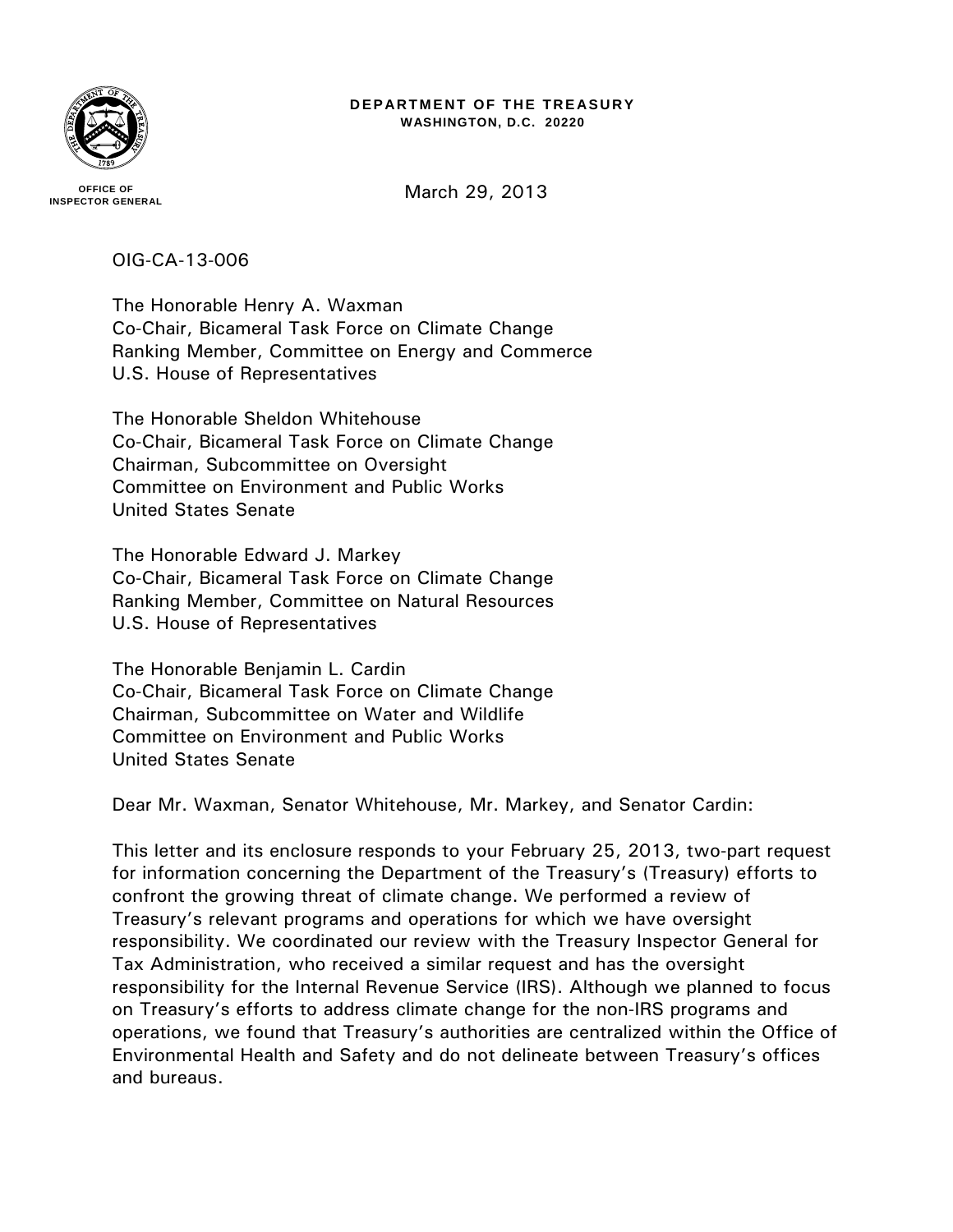# Page 2

 $\overline{a}$ 

In preparing this response, we (1) reviewed applicable statutes, executive orders, policy, and guidance relevant to addressing the threat of climate change; (2) requested, obtained, and reviewed other relevant information and documentation from Treasury; and (3) interviewed Treasury officials responsible for addressing the growing threat of climate change. As a courtesy, we provided the Treasury officials with a draft of this letter and its enclosure and considered their comments as we prepared the final document.

Based on our review of relevant documents and interviews, we found that Treasury acknowledges that climate change will be one of the major challenges of the 21st century and understands that certain aspects of its operations and mission could be impacted by expected changes in regional climate conditions throughout the United States. Additionally, Treasury is taking a comprehensive approach to climate change that incorporates new knowledge and changing conditions into its missions, facility operations, and programs to adapt to a changing climate. In this regard, Treasury has demonstrated a commitment to leadership in environmental stewardship and complying with environmental and energy statutes, executive orders, and regulations.

The *Treasury Strategic and Sustainability Performance Plan*, issued June 2012, put forth the following priorities for Treasury offices and bureaus:

- Achieve an investment target of \$9.5 million in performance-based contracts for federal building energy upgrades by the end of calendar year  $2013<sup>1</sup>$  $2013<sup>1</sup>$  $2013<sup>1</sup>$
- Follow through on energy reduction projects throughout Treasury to ensure that aggressive goals for reducing greenhouse gas (GHG) emissions are met by 2020.
- Implement a recycling system at the Bureau of Engraving and Printing's Washington, DC, facility to save 12 million gallons of potable water annually
- Integrate the social cost of carbon into budget allocation to ensure appropriate consideration when projects are selected for funding
- Improve the life cycle environmental management of electronic assets

<span id="page-1-0"></span><sup>&</sup>lt;sup>1</sup> Presidential Memorandum, "Implementation of Energy Savings Projects and Performance-Based Contracting for Energy Savings" (issued Dec. 2, 2011), directed federal agencies to enter into performance-based contracts over the next 2 years for federal building energy upgrades with a government-wide minimum of \$2 billion. Treasury's commitment is \$9.5 million.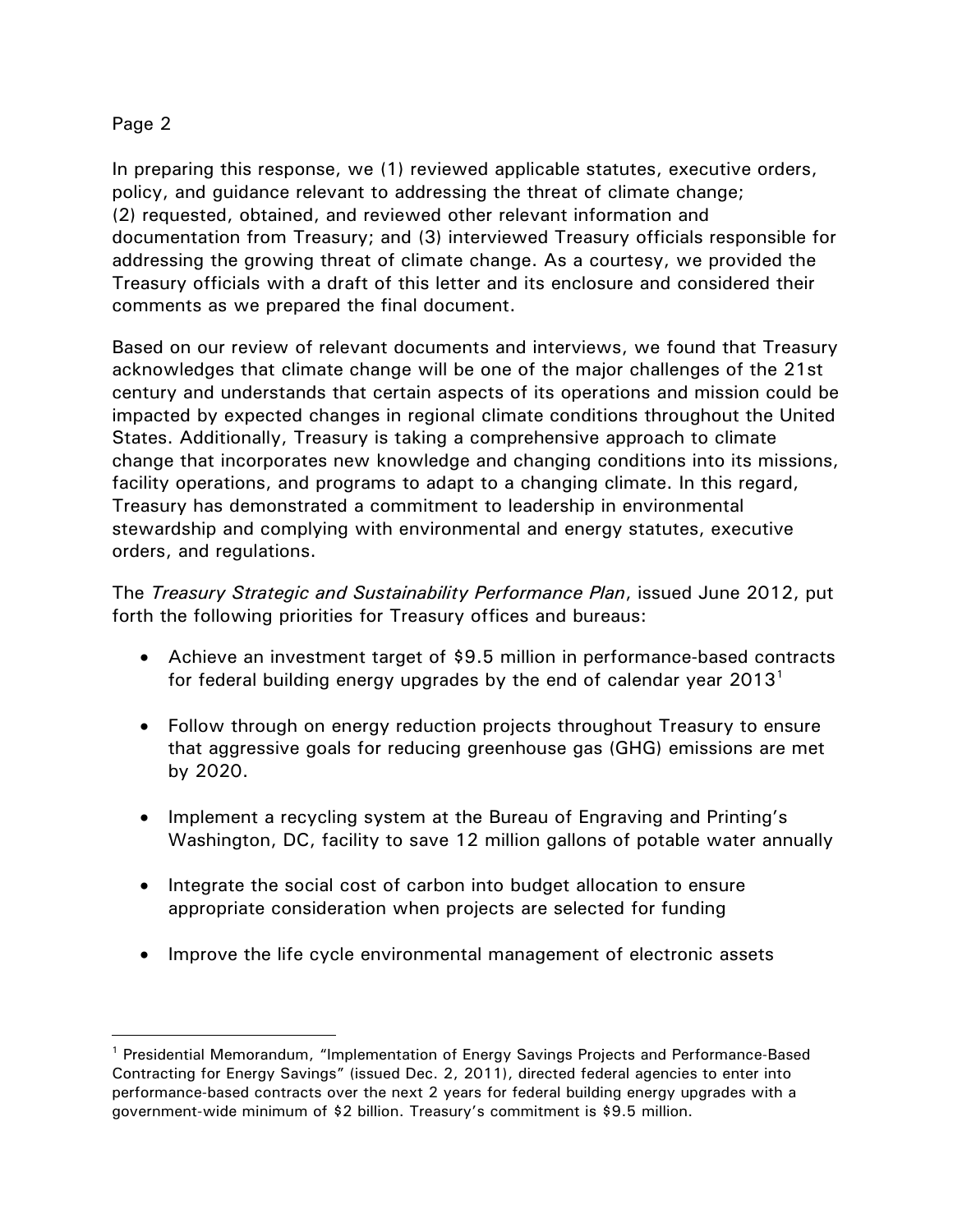### Page 3

Among its recent accomplishments, Treasury reported that it:

- Received the Leadership in Energy and Environmental Design (LEED) Gold Certification for the Main Treasury Building which the U.S. Green Building Council believes is the oldest building in the world to achieve LEED certification;
- Reduced greenhouse gas (GHG) emissions from the 2008 baseline by 20 percent for Scopes 1 and 2 and 8.5 percent for Scope 3 placing Treasury ahead of planned GHG reductions by fiscal year [2](#page-2-0)020;<sup>2</sup>
- Increased renewable electricity use by 11 percent;
- Reduced fleet petroleum use by 61 percent using a 2005 baseline; and
- Installed an electric vehicle charging station at the Main Treasury Building for charging newly acquired electrical vehicles and for use by other federal agencies.

We would be pleased to brief you or members of your staff on this response or any other work under our respective or joint jurisdictions. If you have any questions, you may contact me at (202) 622-1090, or a member of your staff may contact Marla A. Freedman, Assistant Inspector General for Audit, at (202) 927-5400.

Sincerely,

/s/

Eric M. Thorson Inspector General

**Enclosure** 

 $\overline{a}$ 

<span id="page-2-0"></span><sup>&</sup>lt;sup>2</sup> GHG emissions are classified into three "scopes," based on source of emissions: Scope 1 emissions are direct GHG emissions from sources owned or controlled by an entity; Scope 2 emissions are indirect GHG emissions resulting from the generation of electricity, heating and cooling, or steam generated off site but purchased by the entity, and the transmission and distribution (T&D) losses associated with some purchased utilities; and Scope 3 emissions include indirect GHG emissions from sources not owned or directly controlled by the entity but related to the entity's activities. Scope 3 GHG emission sources currently required for federal GHG reporting include T&D losses associated with purchased electricity, employee travel and commuting, contracted solid waste disposal, and contracted wastewater treatment.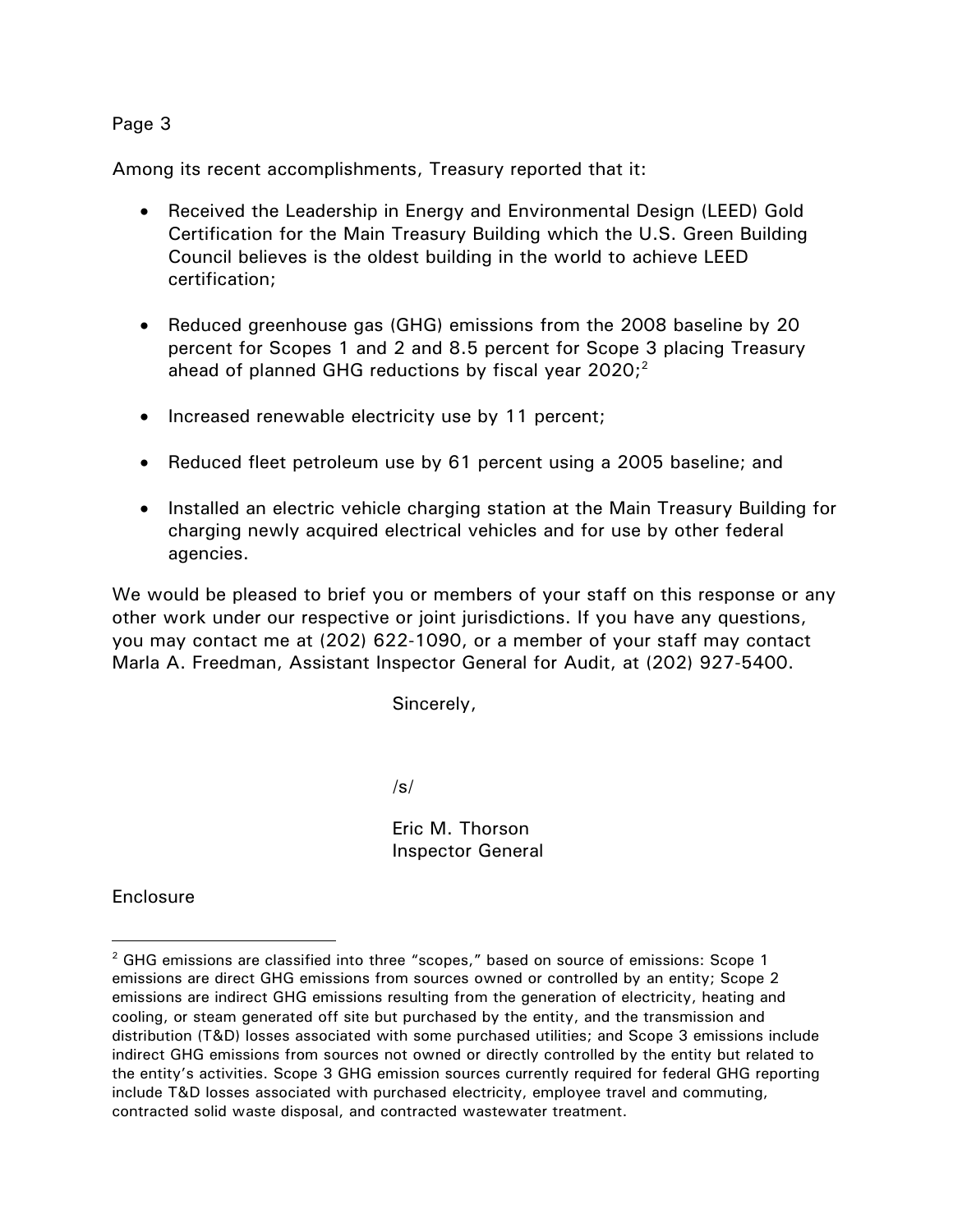**Response by the Inspector General of the Department of the Treasury** *Request for Information Regarding the Department of the Treasury's Efforts to Address the Effects of Climate Change*

### **Part 1of Request from Bicameral Task Force on Climate Change**

*(1) Identify the existing requirements in legislation, regulation, executive order, and other directives that apply to [the Department of the Treasury (Treasury)]*

We identified the following requirements to address climate change applicable to Treasury in statute, executive order, implementing guidance, and Treasury policy.

- The Energy Independence and Security Act of 2007 $3$  (EISA) governs the initiative to move the nation toward energy independence and security. Goals include (1) increasing the production of clean renewable fuel sources; (2) protecting consumers; (3) increasing the efficiency of products, buildings, and vehicles; (4) promoting research on and deploy greenhouse gas capture and storage options; and (5) improving the energy performance of the federal Government.
- Executive Order (E.O.) 13514, *Federal Leadership in Environmental, Energy, and Economic Performance*, issued October 5, 2009, directed federal agencies to reduce greenhouse gas emissions, improve energy and water performance, and leverage federal purchasing power to foster sustainable clean energy technologies and environmentally-responsible products. Specific to adapting to climate change, Section 8.(i) of E.O. 13514 requires that federal agencies "evaluate agency climate-change risks and vulnerabilities to manage the effects of climate change on the agency's operation and mission in both short and long term."
- *Federal Agency Climate Change Adaptation Planning Implementing Instruction* issued by the Chair of the Council on Environmental Quality (CEQ) on March 4, 2011, required that federal agencies establish an agency climate change adaptation policy statement and plan.
- *Policy Statement for Climate Change Adaptation*, issued by Treasury on June 28, 2012, established a Treasury-wide directive to integrate climate change adaptation planning and actions into agency programs, policies, and operations. In its policy, Treasury requires bureaus to (1) analyze how climate change may impact their ability to achieve respective missions,

 $\overline{a}$ 

<span id="page-3-0"></span><sup>3</sup> Pub. L. No. 110-140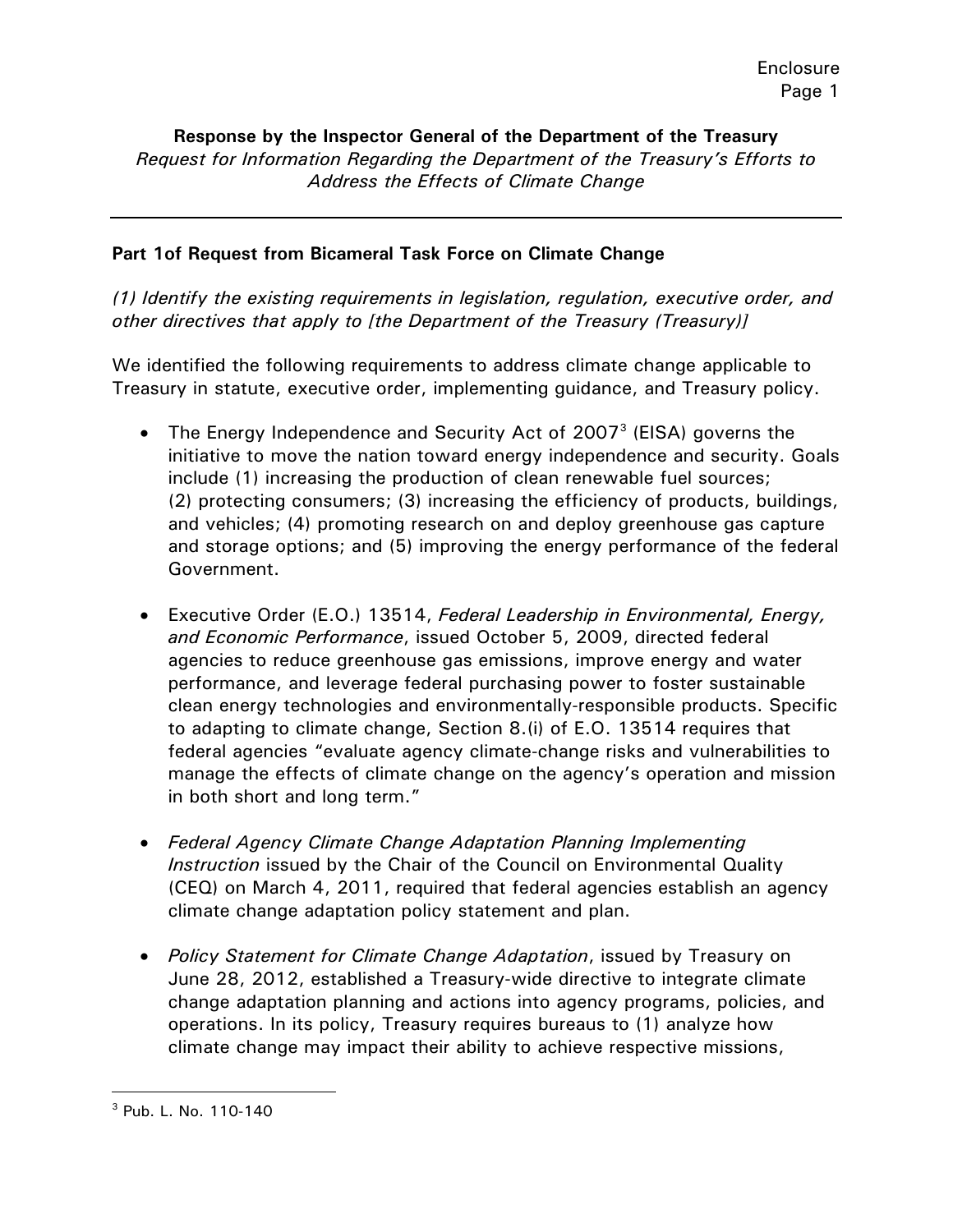**Response by the Inspector General of the Department of the Treasury** *Request for Information Regarding the Department of the Treasury's Efforts to Address the Effects of Climate Change*

policies, programs, and operational objectives; (2) identify areas where budget adjustments and legal analysis would be necessary to carry out actions identified under the policy; and (3) coordinate with the Treasury Climate Change Adaptation Work Group which oversees and coordinates agency-wide climate change adaptation planning and implementation.

### *(2) Assess whether [Treasury] is meeting these requirements*

We concluded that Treasury has met the requirements addressing climate change set forth in EISA, E.O. 13514, CEQ guidance, and Treasury policy. Specifically, Treasury issued the *Treasury Strategic Sustainability Performance Plan* (Sustainability Plan) which includes the *Climate Change Adaptation Plan: U.S. Department of the Treasury* (Adaptation Plan) in June 2012.

In the Sustainability Plan, Treasury addressed its efforts to achieve environmental, economic, and energy goals mandated in E.O. 13514 and prioritized actions based on a positive return on investment. Treasury also provided information in the Adaptation Plan in response to CEQ's implementing guidance which included developing an overarching policy statement about climate change, answering the guiding questions for high level vulnerability assessment, and providing details on current adaptation planning and implementation progress.

# *(3) If [Treasury] is not fully meeting the requirements, make recommendation for improving its performance*

Based on our review, we have no recommendations for Treasury. We do want to caution that while Treasury has undertaken actions that are consistent with applicable statute, executive order, and implementing guidance for addressing climate change, we cannot provide assurance as to future compliance with these requirements or the effectiveness of its actions. That said, as part of our annual audit planning process, we will consider including periodic reviews of Treasury's progress in this important area.

### **Part 2 of Request from Bicameral Task Force on Climate Change**

### *(1) The authorities the [Treasury] has to reduce emissions of heat-trapping pollution*

We identified authorities applicable to Treasury in Part 1 of this request. We did not identify any other authorities Treasury may exercise to reduce emissions from heat-